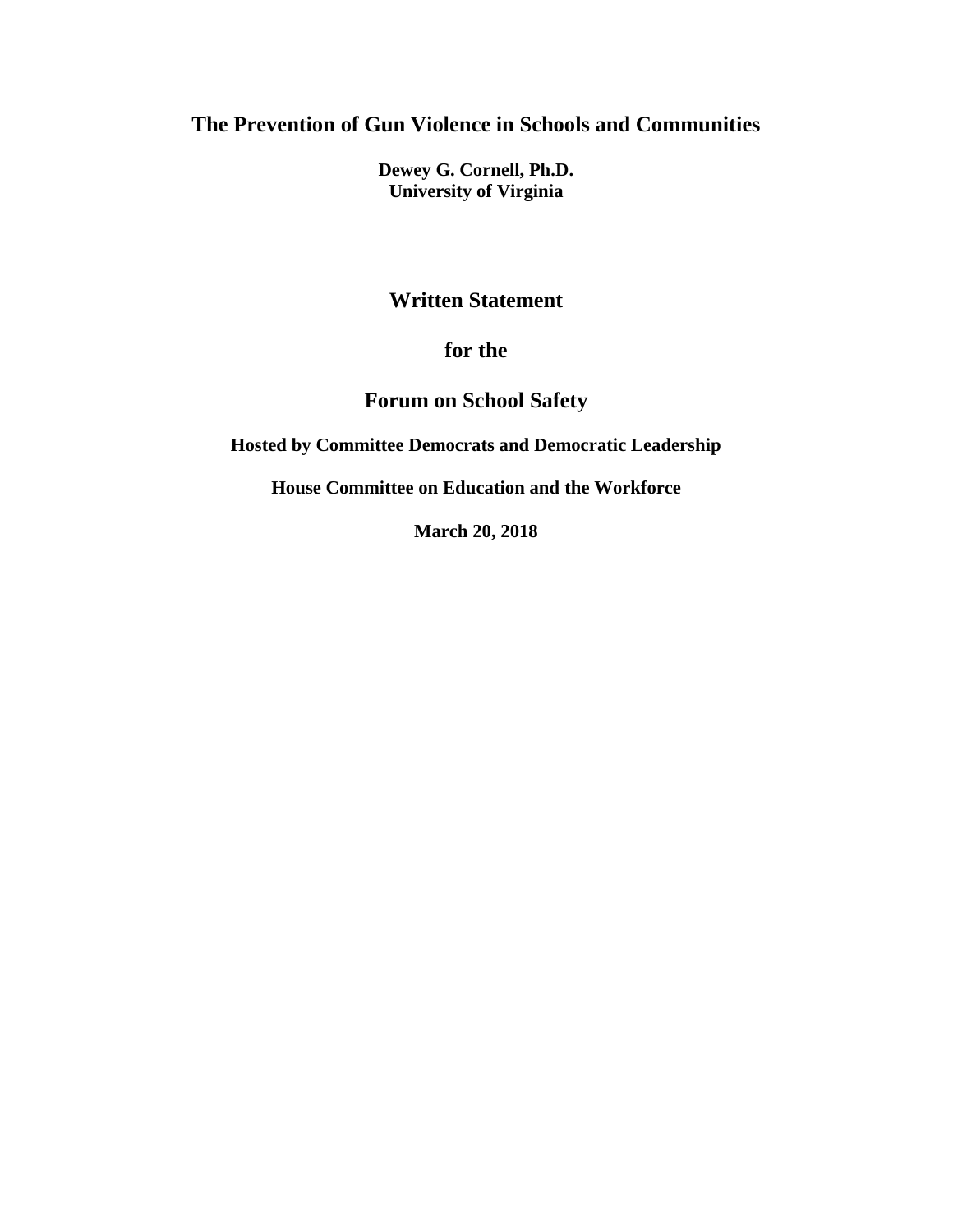Good afternoon, Congressman Scott and distinguished Members of the Committee. I am Dr. Dewey Cornell, Professor of Education and a clinical psychologist at the University of Virginia. I want to thank you all for the opportunity to appear before you today. The shooting in Parkland was a terrible tragedy that arouses our deepest concern and sympathy. We must make our schools and communities safer and prevent further shootings.

I have studied youth violence for 34 years and as a forensic psychologist I have worked with many violent youth including several who have committed shootings at school. In 2001, I led the development of a threat assessment program for K-12 schools, the Virginia Student Threat Assessment Guidelines (VSTAG). We have conducted a series of controlled studies with hundreds of schools to show our model's effectiveness and it is used in thousands of schools across the U.S. Currently, I direct an NIJ-funded project to study the statewide implementation of threat assessment in nearly 2,000 Virginia public schools.<sup>1</sup>

The weekend after the Parkland shooting, an interdisciplinary group of 19 prevention researchers wrote a one-page, eight-point plan for gun violence prevention.<sup>2</sup> I helped to write this plan and will reference it in my remarks. I should point out that this plan has gained the endorsement of more than 240 organizations at national and state levels representing over 5 million educators, researchers, and mental health professionals.

Decisions about school safety should be based on a rational, factual analysis of the problem guided by evidence from scientific research. The evidence I will summarize today makes three main points.

#### 1. *Violence in schools is just a small part of the larger problem of gun violence in our society.*

It would be a mistake to focus only on schools and miss the bigger picture. Children are exposed to violence in many other settings in their communities. Over the past 20 years, the United States has experienced an average of 22 students murdered at school each year.<sup>3</sup> However, outside of schools, 1,480 students are murdered each year.<sup>4</sup> In other words, students are 67 times more likely to be murdered outside of school than at school.

There is understandable public alarm that there have been approximately 300 school shootings since the Sandy Hook shooting in 2012.<sup>5</sup> However, CDC reports<sup>6</sup> tell us that that there have been over 500,000 shootings outside of schools in those 5 years, about 275 shootings<sup>7</sup> every day resulting in approximately 92 deaths and 183 injuries. From this perspective, our schools are much safer than the surrounding community. We do not have a school violence problem, but a gun violence problem.

I realize that gun safety is not in the purview of this committee, so I will say only briefly that there is a credible body of scientific research that we can reduce gun violence with reasonable gun laws.<sup>8</sup> The 8-point plan includes 3 gun safety recommendations: (1) a ban on assault-style weapons; (2) universal background checks; and (3) gun violence protection orders.

Schools are one of the safest places in a community. We have approximately 125,000 schools, so the average school can expect a student homicide every six thousand years.<sup>9</sup> Our study of FBI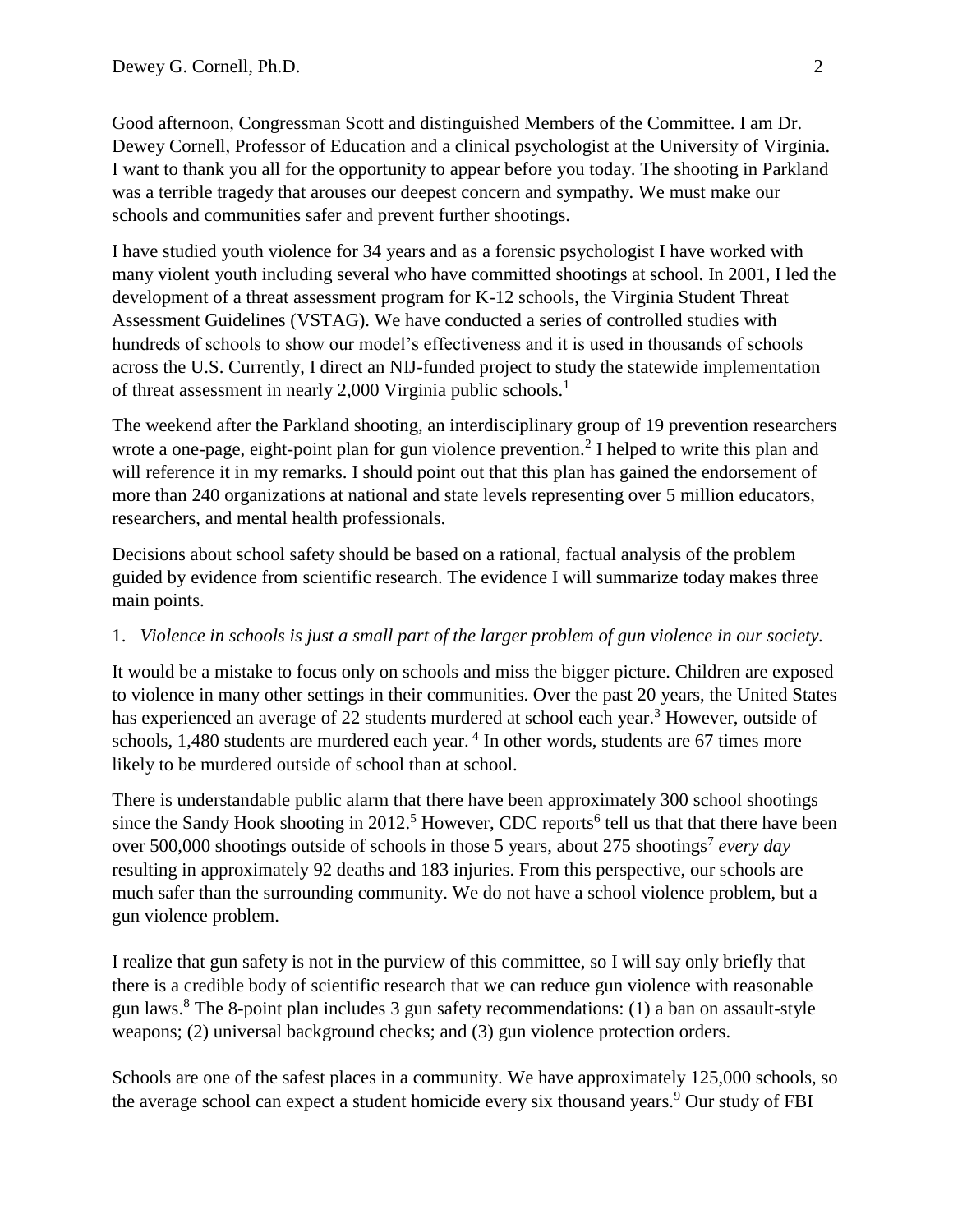data found that homicides are ten times more likely to occur in a restaurant than a school.<sup>10</sup> Anyone who thinks that arming teachers is a good way to protect our children should be advocating that we arm restaurant cooks and servers.

Shootings are far more likely to occur in shopping centers and public parks than in schools, as every member of Congress must know. We cannot make every building, every shopping center, and every public park a fortress. Security is not enough. This leads me to my next point.

#### *2. We need a more balanced approach that places greater emphasis on prevention.*

Our response to gun violence is often an emotional reaction of increasing security and preparing for the next shooting, rather than supporting efforts to prevent gun violence. We have already tried security measures and the available research says they are not very effective and that excessive security can be harmful.<sup>11</sup> It has been reported that schools spent 5 billion dollars in security measures after the Sandy Hook shooting.<sup>12</sup> Even if we spend 5 billion dollars more and could somehow make every school impregnable, that would only stop a small fraction of the shootings. For every shooting in a school, there are  $1,600+$  shootings outside of school.<sup>13</sup> Why would we spend billions to stop one-tenth of one percent and ignore the 99.9% of gun violence?

We need a more balanced approach that includes a real emphasis on prevention. Prevention must start long before there is a gunman in the parking lot. It must start with helping all children to be successful in school.

Comprehensive prevention requires a three-tiered public health approach. For example, we cannot predict who will get cancer, but we know how to prevent cancer with a three-tier approach that includes (1) universal programs to promote health for everyone; (2) second level programs for reducing risk factors; and (3) third level interventions for individuals where illness is imminent.

Violence prevention must use a three-tiered approach, too. The first tier is universal programs for everyone, such as improving school climate so that all children can succeed in school. Many of the mass shootings in schools and communities are committed by individuals who developed anger and resentment because of the bullying, harassment, and discrimination they experienced at school.<sup>14</sup> Schools should routinely measure and improve their school climate. We need school discipline reform so that students are helped to correct their behavior and be successful, rather than being driven out of school as part of the school-to-prison pipeline.

On the second tier, prevention means helping troubled young people who are at risk before they start down the pathway toward violence. Our schools are under-funded and under-staffed when it comes to special education, counseling, and mental health services. Put an armed guard in a school and you might prevent one shooting in one building. Put a counselor or psychologist in a school and you have the potential to help prevent shootings in any building anywhere in your community.

The third tier is to identify and intervene with students who are moving down a pathway toward violence. This brings me to my third and final point: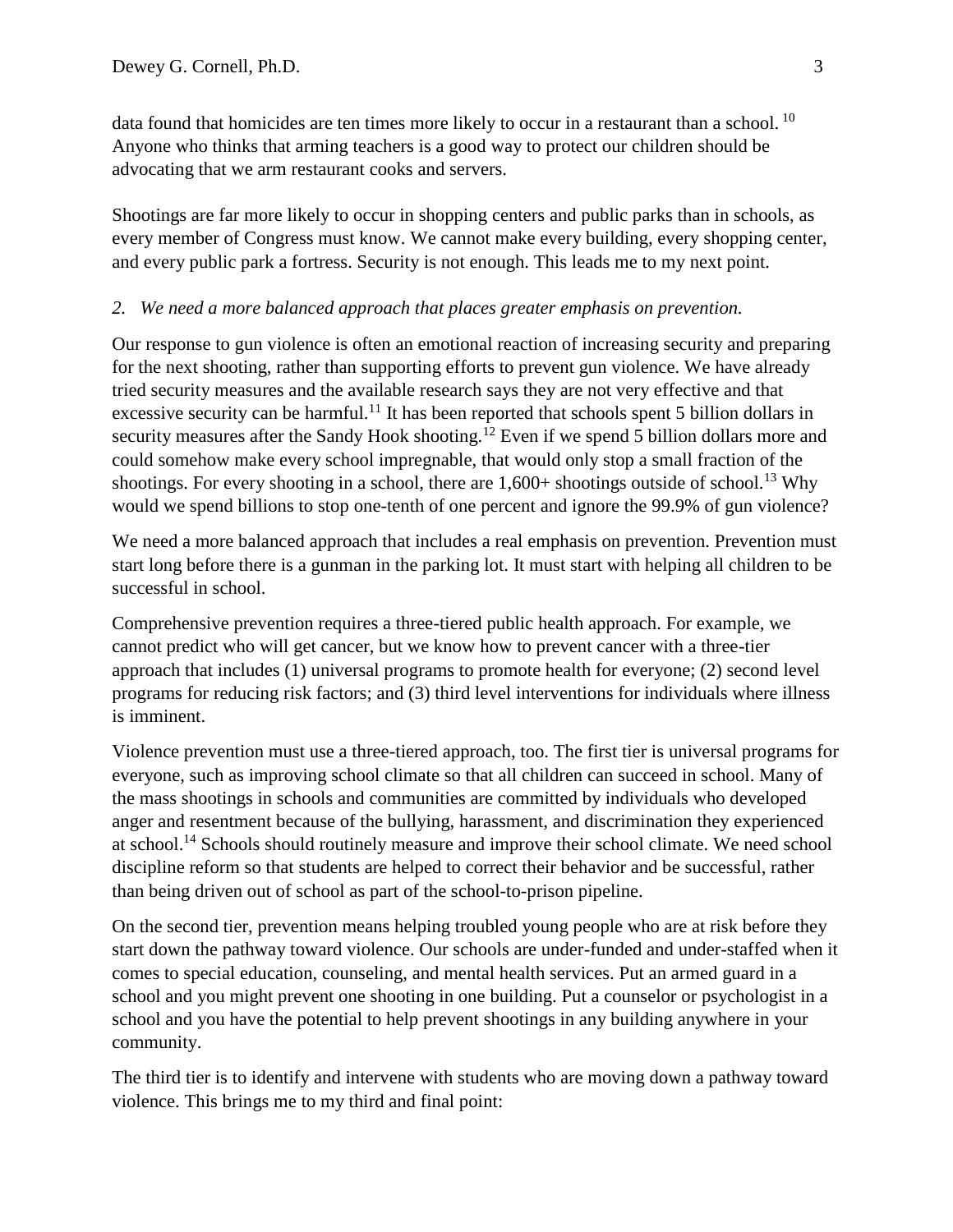#### *3. Threat assessment is a safe and effective way to help students who have threatened violence.*

Threat assessment is a systematic process of evaluation and intervention for persons who have made verbal or behavioral threats of violence against others. Threat assessment was developed by law enforcement to protect public figures.<sup>15</sup> It expanded to business and is widely used by corporations to prevent workplace violence. Twenty years ago, the FB $I^{16}$  and Secret Service<sup>17</sup> recommended that threat assessment be used in schools. After participating in the FBI study of school shootings in 1999, I became intrigued by the idea of adapting threat assessment for use in schools. My colleagues and I worked with a group of educators to develop a threat assessment model for schools. Over the past 17 years we have refined our model, published a detailed manual,<sup>18</sup> disseminated it to thousands of schools, and conducted 11 studies of its effects.<sup>19</sup>

We learned that threat assessment is a good prevention strategy, but that it must be adapted for schools. The traditional law enforcement approach to threat assessment is focused on assassins and terrorists, but we are working primarily with kids. Kids make threats frequently when they are angry, upset, or just trying to gain some attention. In our first study, we found that the age group that makes the most threats to kill are elementary school students.<sup>20</sup> In almost all cases, students need counseling and discipline, not criminal charges. In school threat assessment, you must be careful not to over-react to student threats; the process must be calibrated to deal with kids, not adults.

There are some other important differences, too. In the business world, you fire an unhappy employee, but in schools we don't want to fire our students, we want to educate them and help them become successful adults. We have long-term goals for our students, and none of our students are expendable. We want them all to succeed.

So, school threat assessment is different from other forms of threat assessment. The kind of threat assessment used to protect Members of Congress is not identical to threat assessment in schools. The kinds of threats are different, the environments are different, the goals are different, and the management strategies and interventions that can be undertaken are vastly different.

To be effective, threat assessment teams should use evidence–based practices, which means that they are supported by controlled studies. Controlled studies require the use of control groups and reliable measurement of treatment effects. Teams must be well-trained and they must adhere to high standards of practice. There should be continuous collection of data to measure quality and guide improvement. I will summarize some of our research findings.

In four studies<sup>21</sup>, we have found that fewer than 1% of students seen for a threat assessment carry out their threats. There have been fights, but none of the hundreds of threats to kill, shoot, or seriously injure someone were carried out. Furthermore, three controlled studies found that schools using threat assessment had less student aggression such as bullying and fighting.<sup>22</sup>

An important concern is that threat assessment might increase the use exclusionary discipline (such as suspension and expulsion) and might disproportionately affect students of color. Because this is such an important concern, we have systematically and repeatedly examined the impact of threat assessment on the use of exclusionary school discipline and on racial/ethnic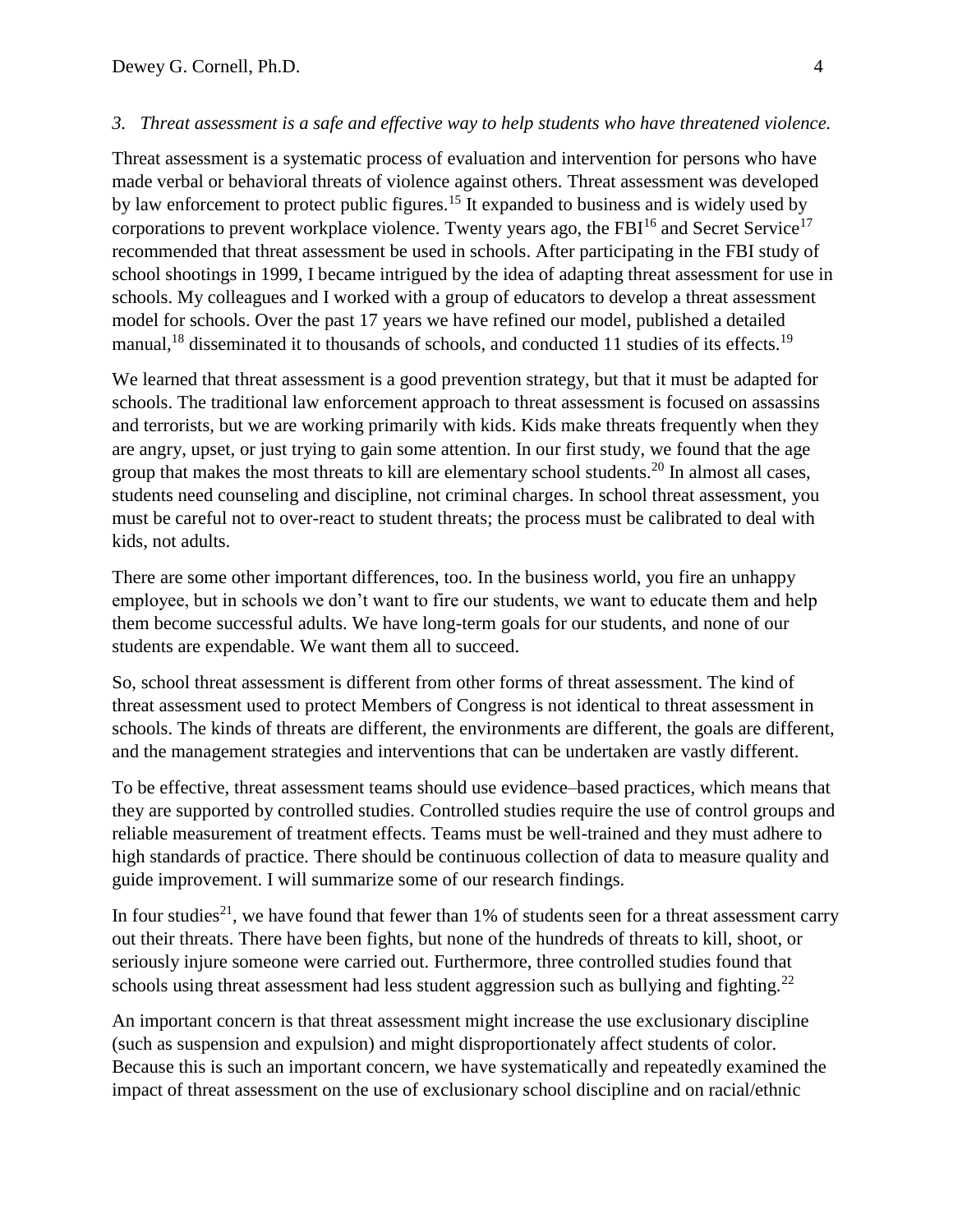$\overline{a}$ 

disproportionality. Six controlled studies and two field test studies support the conclusion that schools using threat assessment see a decrease in use of school suspensions and use expulsions or arrests in about 1% of cases.<sup>23</sup> We have also found in three studies that use of threat assessment does not have disproportionate effects on students of color and, to the contrary, reduces disproportionality.<sup>24</sup>

In conclusion, we believe that prevention is a critically important component of school safety that has been overshadowed by the rush to increase security measures. Prevention should be comprehensive and multi-tiered. In order to reduce gun violence in our communities as well as our schools, we should improve our school climate and make mental health services more readily available to troubled youth. Schools should use a threat assessment approach that is welldesigned to work in school settings. Threat assessment is valuable so that students are not stigmatized or punished for minor misbehavior. Threat assessment allows schools to identify students in need of mental health services and other support. In the small number of very serious threats, schools can recognize the danger, collaborate with law enforcement, and keep our schools safe. Let's give prevention a chance.

I am happy to answer any questions that you may have.

<sup>5</sup> Everytown for Gun Safety reports 301 school shootings.<https://everytownresearch.org/school-shootings/5955/> Although critics have contended that 301 is an exaggeration that includes incidents where no one was harmed, even this high figure is a small fraction of the total number of shootings outside of school by any standard.

[http://webappa.cdc.gov/sasweb/ncipc/dataRestriction\\_inj.html](http://webappa.cdc.gov/sasweb/ncipc/dataRestriction_inj.html) Shooting injuries are recorded here:

<sup>&</sup>lt;sup>1</sup> Dr. Cornell directs a project supported by Grant #NIJ 2014-CK-BX-0004 awarded by the National Institute of Justice, Office of Justice Programs, U.S. Department of Justice. The project is conducted in collaboration with the Center for School and Campus Safety at the Virginia Department of Criminal Justice Services. The opinions, findings, and conclusions or recommendations expressed in this report are those of the authors and do not necessarily reflect those of the U.S. Department of Justice or the Center for School and Campus Safety at the Virginia Department of Criminal Justice Services.

<sup>&</sup>lt;sup>2</sup> Interdisciplinary Group on Preventing School and Community Violence (2018). Call for Action to Prevent Gun Violence in the United States of America.<https://curry.virginia.edu/prevent-gun-violence>

<sup>3</sup> From the CDC's School-Associated Violent Death Study. 502 homicides of students from 1994-95 to 2013-14. Zhang, A., Wang, K., Zhang, J., & Oudekerk, B. A. (2017). Indicators of School Crime and Safety: 2016. NCES 2017-064/NCJ 250650. *National Center for Education Statistics*.<https://nces.ed.gov/pubs2017/2017064.pdf>

<sup>4</sup> FBI homicide statistics for the most recent 20-year period available (1996-2015) record 27,852 homicides of youth ages 5-18, which is an average of 1,393 per year. Source: Kaplan, Jacob. Uniform Crime Reporting Program Data: Supplementary Homicide Reports, 1976-2015. Ann Arbor, MI: Inter-university Consortium for Political and Social Research [distributor], 2017-06-01. https://doi.org/10.3886/E100699V1

<sup>6</sup> There are approximately 33,727 shooting deaths and 66,728 shooting injuries on average per year according to the Centers for Disease Control and Prevention. (See Charts at end of this document). This makes an average total of 100,455 shootings in one year, 502,275 in five years. Deaths are recorded here:

<http://webappa.cdc.gov/sasweb/ncipc/nfirates2001.html>These statistics only include shootings that resulted in death or injury that was treated in a hospital. The comparison to school shootings would be even larger if the total number of shootings used the broader definition employed in counts of school shootings.

<sup>&</sup>lt;sup>7</sup> 100,455 shootings per year is equivalent to approximately 275 shootings per day.

<sup>8</sup> For example, see (1) Cook, P. J., & Donohue, J. J. (2017). Saving lives by regulating guns: Evidence for policy. *Science*, *358*(6368), 1259-1261. (2) Donohue, J. J. (2017). Laws facilitating gun carrying and homicide. *American Journal of Public Health*, *107*(12), 1864-1865. (3) Gius, M. (2018). The effects of state and Federal gun control laws on school shootings. *Applied Economics Letters*, *25*(5), 317-320. (4) Webster, D. W., & Wintemute, G. J. (2015). Effects of policies designed to keep firearms from high-risk individuals. *Annual Review of Public Health, 36*, 21-37.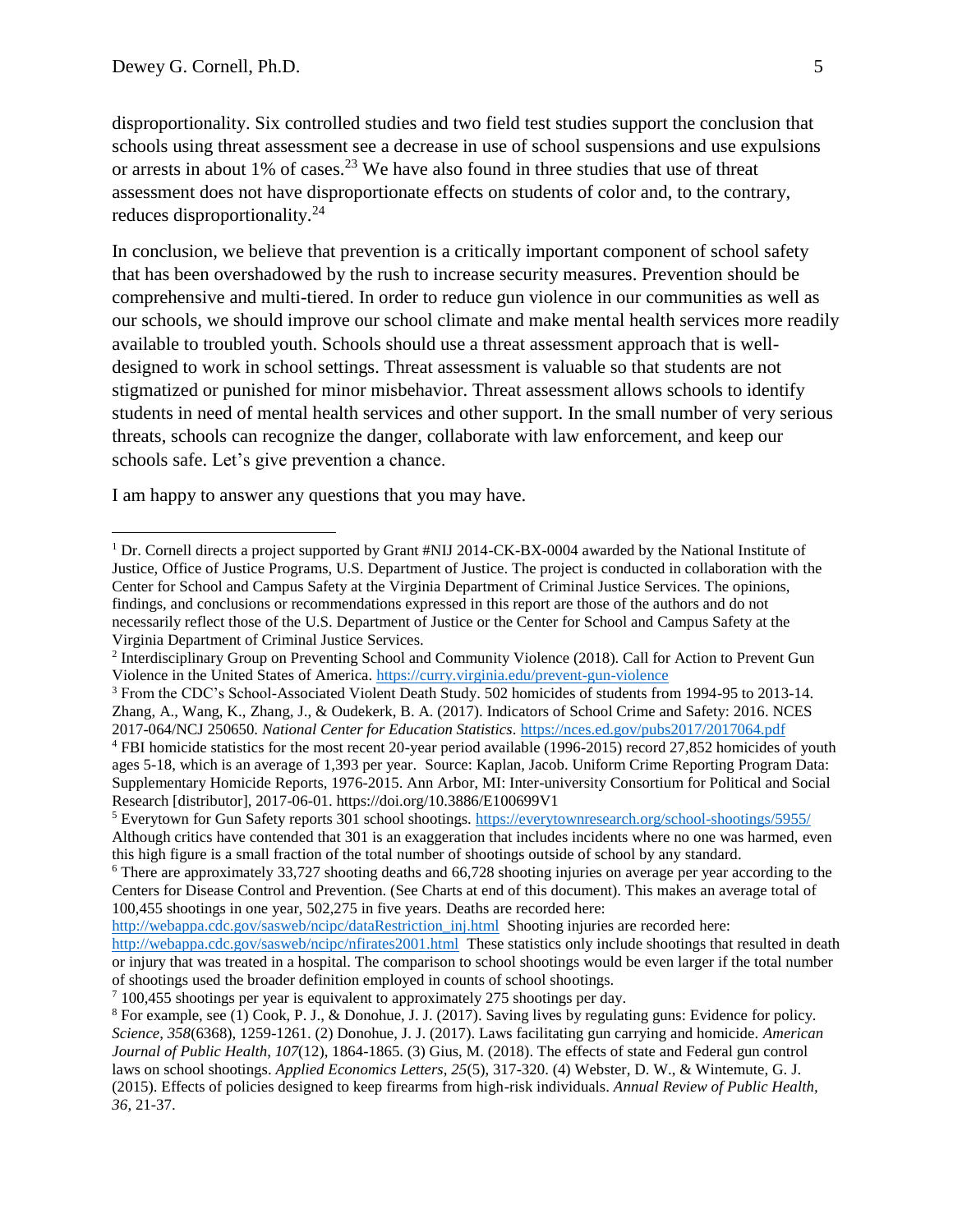<sup>9</sup> 125,000 schools divided by 20 is 6,250. This is a conservative estimate, since some of the 20 homicides will occur in the same school. Also, secondary schools will have a higher rate than elementary schools. See Borum, R., Cornell, D. Modzeleski, W., & Jimerson, S.R. (2010). What can be done about school shootings?: A review of the evidence. *Educational Researcher*, *39*, 27-37. doi: 10.3102/0013189X09357620

<sup>10</sup> Data from the FBI National Incident-Based Reporting System (NIBRS) analyzed in Nekvasil, Cornell, & Huang (2015). Prevalence and offense characteristics of multiple casualty homicides: Are schools at higher risk than other locations? *Psychology of Violence, 5,* 236-245.

<sup>11</sup> For example, (1) Cuellar, M. J. (2018). School safety strategies and their effects on the occurrence of school-based violence in US high schools: an exploratory study. *Journal of school violence*, *17*(1), 28-45. (2) Jennings, W. G., Khey, D. N., Maskaly, J., & Donner, C. M. (2011). Evaluating the relationship between law enforcement and school security measures and violent crime in schools. *Journal of Police Crisis Negotiations*, *11*(2), 109-124. (3) Morgan, E., Salomen, N., Plotkin, M., & Cohen, R. (2014). *The school discipline consensus report: Strategies from the field to keep students engaged in school and out of the juvenile justice system.* New York, NY: The Council of State Governments Justice Center. Retrieved from http://csgjusticecenter.org/wp-

content/uploads/2014/06/The\_School\_Discipline\_Consensus\_Report.pdf

 $\overline{a}$ 

<sup>12</sup> Linskey, A. (November 14, 2013) Newtown rampage spurs \$5 billion school security spending. *Bloomberg Markets*. http://www.bloomberg.com/news/articles/2013-11-14/schools-boosting-security-spending-after-newtownmassacre

<sup>13</sup> Ratio of 301 school shootings to 502,245 shootings outside schools in five years is 1 to 1,668.

<sup>14</sup> Here are some supporting studies: (1) Langman, P. (2015). *School shooters: Understanding high school, college, and adult perpetrators*. Rowman & Littlefield. (2) O'Toole, M. E. (2000). *The school shooter: A threat assessment perspective*. Quantico, VA: National Center for the Analysis of Violent Crime, Federal Bureau of Investigation. Retrieved from<http://www.fbi.gov/stats-services/publications/school-shooter> (3) Vossekuil, B., Fein, R., Reddy, M., Borum, R., & Modzeleski, W. (2002). *The final report and findings of the Safe School Initiative: Implications for the prevention of school attacks in the United States.* Washington, DC: U.S. Secret Service and U.S. Department of Education.

<sup>15</sup> Borum, R., Fein, R., Vossekuil, B., & Berglund, J. (1999). Threat assessment: Defining an approach to assessing risk for targeted violence. *Behavioral Sciences & the Law*, *17*(3), 323.

<sup>16</sup> O'Toole, M. E. (2000). *The school shooter: A threat assessment perspective.* Quantico, VA: National Center for the Analysis of Violent Crime, Federal Bureau of Investigation.

<sup>17</sup> Fein, R., Vossekuil, B., Pollack, W., Borum, R., Modzeleski, W., & Reddy, M. (2002). *Threat assessment in schools: A guide to managing threatening situations and to creating safe school climates.* Washington, DC: U.S. Secret Service and Department of Education.

<sup>18</sup> Cornell, D. & Sheras, P. (2006). *Guidelines for responding to student threats of violence*. Originally published by Sopris West. Now available through Amazon.com.

<sup>19</sup> Studies available upon request. Email: youthvio@virginia.edu

- 1. Cornell, D., Sheras, P. Kaplan, S., McConville, D., Douglass, J., Elkon, A., Knight, L., Branson, C., & Cole, J. (2004). Guidelines for student threat assessment: Field-test findings. *School Psychology Review, 33*, 527-546.
- 2. Kaplan, S., & Cornell, D. (2005). Threats of violence by students in special education. *Behavioral Disorders*, *31*, 107-119.
- 3. Strong, K., & Cornell, D. (2008). Student threat assessment in Memphis City Schools: A descriptive report. *Behavioral Disorders, 34,* 42-54.
- 4. Allen, K., Cornell, D., Lorek, E., & Sheras, P. (2008). Response of school personnel to student threat assessment training. *School Effectiveness and School Improvement*, *19*, 319-332.
- 5. Cornell, D., Sheras, P., Gregory, A., & Fan, X. (2009). A retrospective study of school safety conditions in high schools using the Virginia Threat Assessment Guidelines versus alternative approaches. *School Psychology Quarterly, 24*, 119-129.
- 6. Cornell, D., Gregory, A., & Fan, X. (2011). Reductions in long-term suspensions following adoption of the Virginia Student Threat Assessment Guidelines. *Bulletin of the Nat Assoc of Secondary School Principals, 95,*  175-194.
- 7. Cornell, D., Allen, K., & Fan, X. (2012). A randomized controlled study of the Virginia Student Threat Assessment Guidelines in grades K-12. *School Psychology Review*, 41, 100-115.
- 8. JustChildren and Cornell, D. (2013). *Prevention v. punishment: Threat assessment, school suspensions, and racial disparities*. Retrieved from [http://curry.virginia.edu/uploads/resourceLibrary/UVA\\_and\\_JustChildren\\_Report\\_-](http://curry.virginia.edu/uploads/resourceLibrary/UVA_and_JustChildren_Report_-_Prevention_v._Punishment.pdf) Prevention v. Punishment.pdf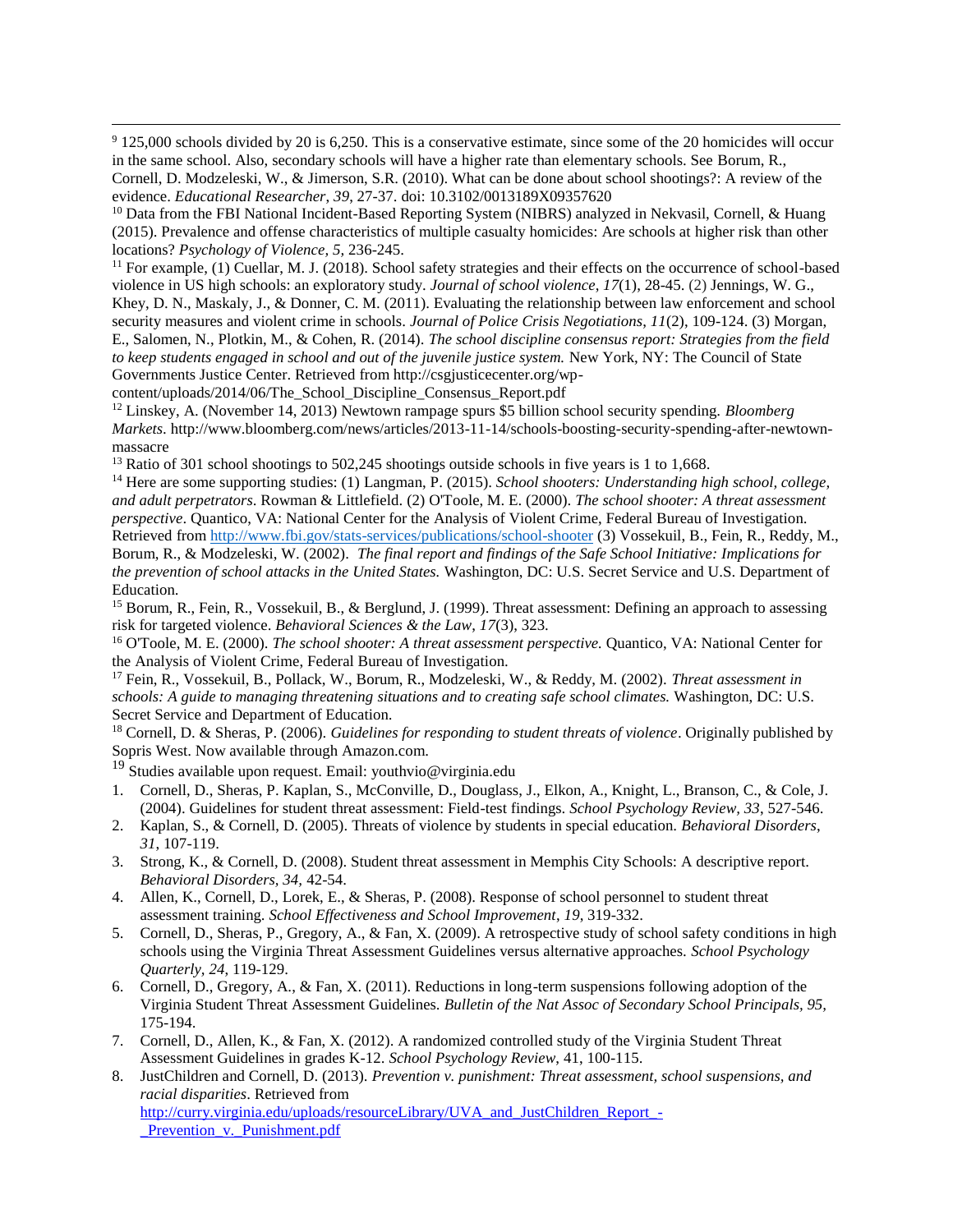- 9. Cornell, D. & Lovegrove, P. (2015). Student threat assessment as a method for reducing student suspensions. In D. Losen (Ed.), *Closing the School Discipline Gap: Research for Policymakers* (pp. 180-191). New York, NY: Teachers College Press.
- 10. Nekvasil, E., Cornell, D. (2015). Student threat assessment associated with positive school climate in middle schools. *Journal of Threat Assessment and Management 2*, 98-113. doi: http://dx.doi.org/10.1037/tam0000038
- 11. Burnette, A. G., Datta, P. & Cornell, D. G. (2017 online advance publication). The distinction between transient and substantive student threats. *Journal of Threat Assessment and Management*. <http://psycnet.apa.org/record/2017-56103-001>

<sup>20</sup> Cornell, D., Sheras, P. Kaplan, S., McConville, D., Douglass, J., Elkon, A., Knight, L., Branson, C., & Cole, J. (2004). Guidelines for student threat assessment: Field-test findings. School Psychology Review, 33, 527-546.

- <sup>21</sup> Studies 1-2-3 used the VSTAG model. Study 4 was a statewide sample using both VSTAG and other models.
- 1. Cornell, D., Sheras, P. Kaplan, S., McConville, D., Douglass, J., Elkon, A., Knight, L., Branson, C., & Cole, J. (2004). Guidelines for student threat assessment: Field-test findings. *School Psychology Review, 33*, 527-546.
- 2. Strong, K., & Cornell, D. (2008). Student threat assessment in Memphis City Schools: A descriptive report. *Behavioral Disorders, 34,* 42-54.
- 3. Cornell, D., Allen, K., & Fan, X. (2012). A randomized controlled study of the Virginia Student Threat Assessment Guidelines in grades K-12. *School Psychology Review, 41*, 100-115.
- 4. Cornell, D., Maeng, J., Burnette, A.G., Datta, P., Huang, F., & Jia, Y. (2016). T*hreat Assessment in Virginia Schools: Technical Report of the Threat Assessment Survey for 2014-2015*. Charlottesville, VA: Curry School of Education, University of Virginia. See also Cornell, D., Maeng, J., Burnette, A.G., Jia, Y., Huang, F., Konold, T., Datta, P., Malone, M., Meyer, P. (2017). Student threat assessment as a standard school safety practice: Results from a statewide implementation study. *School Psychology Quarterly*. http://dx.doi.org/10.1037/spq0000220

<sup>22</sup> These studies compared schools using VSTAG to schools not using threat assessment or using an alternative model of threat assessment.

- 1. Cornell, D., Sheras, P., Gregory, A., & Fan, X. (2009). A retrospective study of school safety conditions in high schools using the Virginia Threat Assessment Guidelines versus alternative approaches. *School Psychology Quarterly, 24*, 119-129.
- 2. Cornell, D., Gregory, A., & Fan, X. (2011). Reductions in long-term suspensions following adoption of the Virginia Student Threat Assessment Guidelines. *Bulletin of the Nat Assoc of Secondary School Principals, 95,*  175-194.
- 3. Nekvasil, E., Cornell, D. (2015). Student threat assessment associated with positive school climate in middle schools. *Journal of Threat Assessment and Management 2*, 98-113. doi: http://dx.doi.org/10.1037/tam0000038

<sup>23</sup> Studies 1-2 are field test reports and 3-8 are controlled studies.

 $\overline{a}$ 

- 1. Cornell, D., Sheras, P. Kaplan, S., McConville, D., Douglass, J., Elkon, A., Knight, L., Branson, C., & Cole, J. (2004). Guidelines for student threat assessment: Field-test findings. *School Psychology Review, 33*, 527-546.
- 2. Strong, K., & Cornell, D. (2008). Student threat assessment in Memphis City Schools: A descriptive report. *Behavioral Disorders, 34,* 42-54.
- 3. Cornell, D., Sheras, P., Gregory, A., & Fan, X. (2009). A retrospective study of school safety conditions in high schools using the Virginia Threat Assessment Guidelines versus alternative approaches. *School Psychology Quarterly, 24*, 119-129.
- 4. Cornell, D., Gregory, A., & Fan, X. (2011). Reductions in long-term suspensions following adoption of the Virginia Student Threat Assessment Guidelines. *Bulletin of the Nat Assoc of Secondary School Principals, 95,*  175-194.
- 5. Cornell, D., Allen, K., & Fan, X. (2012). A randomized controlled study of the Virginia Student Threat Assessment Guidelines in grades K-12. *School Psychology Review*, 41, 100-115.
- 6. JustChildren and Cornell, D. (2013). *Prevention v. punishment: Threat assessment, school suspensions, and racial disparities*. Retrieved from http://curry.virginia.edu/uploads/resourceLibrary/UVA and JustChildren Report -Prevention v. Punishment.pdf
- 7. Cornell, D. & Lovegrove, P. (2015). Student threat assessment as a method for reducing student suspensions. In D. Losen (Ed.), *Closing the School Discipline Gap: Research for Policymakers* (pp. 180-191). New York, NY: Teachers College Press.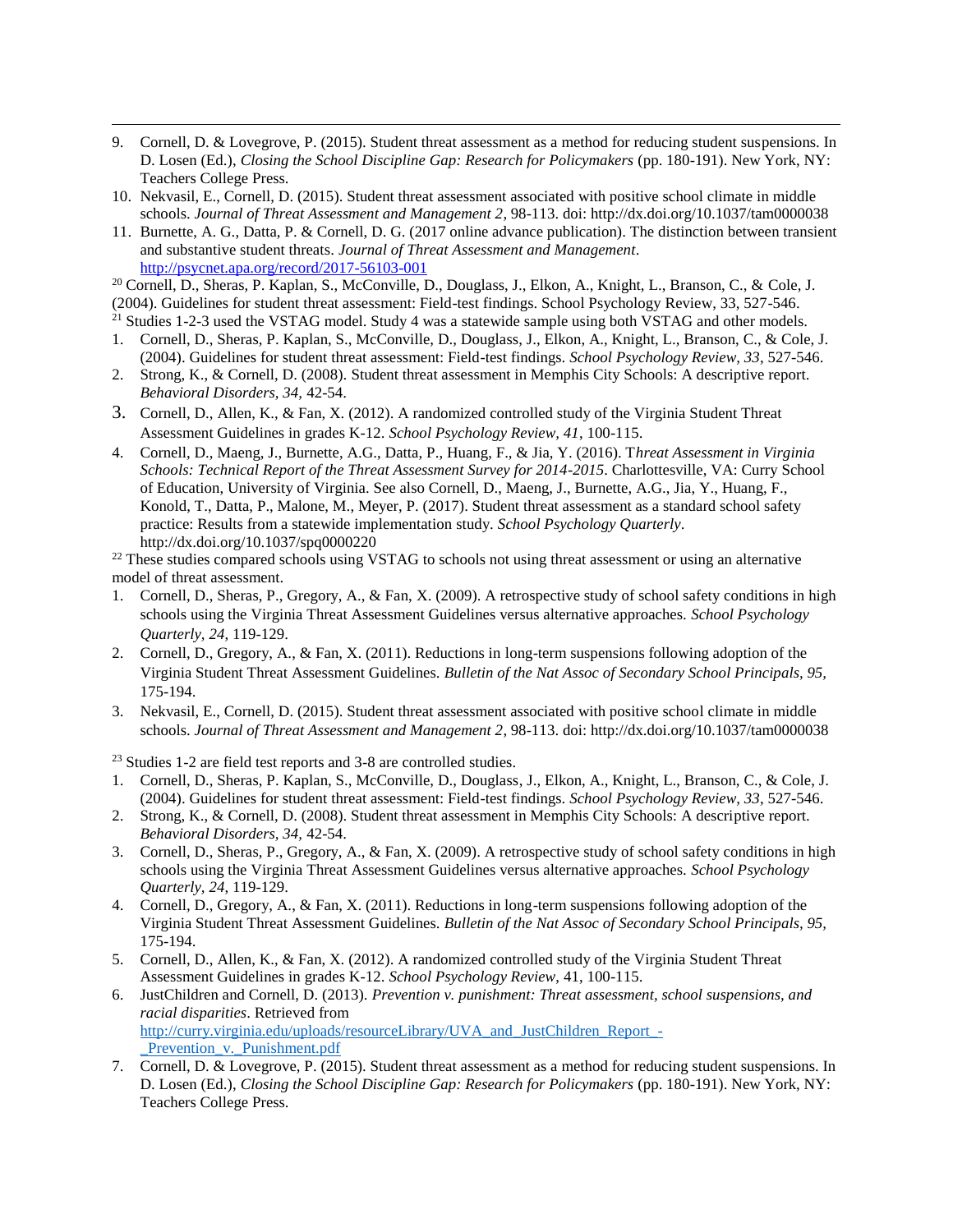8. Nekvasil, E., Cornell, D. (2015). Student threat assessment associated with positive school climate in middle schools. *Journal of Threat Assessment and Management 2*, 98-113. doi: http://dx.doi.org/10.1037/tam0000038

<sup>24</sup> Studies 1-2 used the VSTAG model study 3 used a statewide sample of Virginia schools that included schools using VSTAG as well as other models.

 $\overline{a}$ 

- 1. JustChildren and Cornell, D. (2013). *Prevention v. punishment: Threat assessment, school suspensions, and racial disparities*. Retrieved from [http://curry.virginia.edu/uploads/resourceLibrary/UVA\\_and\\_JustChildren\\_Report\\_-](http://curry.virginia.edu/uploads/resourceLibrary/UVA_and_JustChildren_Report_-_Prevention_v._Punishment.pdf) Prevention v. Punishment.pdf
- 2. Cornell, D. & Lovegrove, P. (2015). Student threat assessment as a method for reducing student suspensions. In D. Losen (Ed.), *Closing the School Discipline Gap: Research for Policymakers* (pp. 180-191). New York, NY: Teachers College Press.
- 3. Cornell, D., Maeng, J., Huang, F., Shukla, K., & Konold, T. (in press). Racial/ethnic parity in disciplinary consequences using student threat assessment. *School Psychology Review*.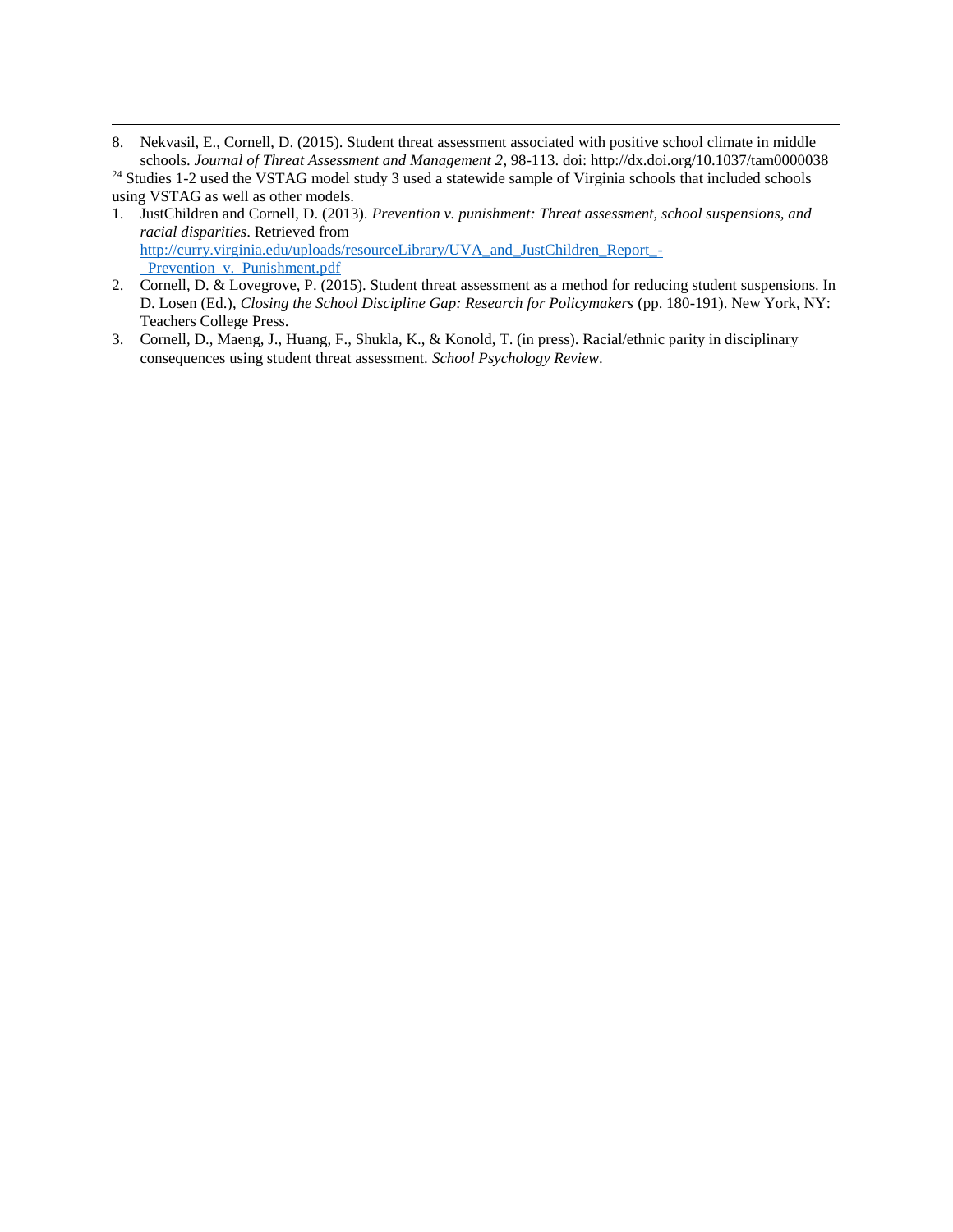#### **Appendix**

#### **Call for Action to Prevent Gun Violence in the United States of America**

Interdisciplinary Group on Preventing School and Community Violence February 28, 2018

School shootings and widespread community gun violence are far greater in the United States than other nations. America cannot be great and realize its promise of life, liberty, and the pursuit of happiness if our children are not safe from gun violence.

Although security measures are important, a focus on simply preparing for shootings is insufficient. We need a change in mindset and policy from reaction to prevention. Prevention entails more than security measures and begins long before a gunman comes to school. We need a comprehensive public health approach to gun violence that is informed by scientific evidence and free from partisan politics.

A public health approach to protecting children as well as adults from gun violence involves three levels of prevention: (1) universal approaches promoting safety and well-being for everyone; (2) practices for reducing risk and promoting protective factors for persons experiencing difficulties; and (3) interventions for individuals where violence is present or appears imminent.

On the first level we need:

1. A national requirement for all schools to assess school climate and maintain physically and emotionally safe conditions and positive school environments that protect all students and adults from bullying, discrimination, harassment, and assault;

2. A ban on assault-style weapons, high-capacity ammunition clips, and products that modify semi-automatic firearms to enable them to function like automatic firearms.

On the second level we need:

3. Adequate staffing (such as counselors, psychiatrists, psychologists, and social workers) of coordinated schooland community-based mental health services for individuals with risk factors for violence, recognizing that violence is not intrinsically a product of mental illness;

4. Reform of school discipline to reduce exclusionary practices and foster positive social, behavioral, emotional, and academic success for students;

5. Universal background checks to screen out violent offenders, persons who have been hospitalized for violence towards self or others, and persons on no-fly, terrorist watch lists.

On the third level we need:

6. A national program to train and maintain school- and community-based threat assessment teams that include mental health and law enforcement partners. Threat assessment programs should include practical channels of communication for persons to report potential threats as well as interventions to resolve conflicts and assist troubled individuals;

7. Removal of legal barriers to sharing safety-related information among educational, mental health, and law enforcement agencies in cases where a person has threatened violence;

8. Laws establishing Gun Violence Protection Orders that allow courts to issue time-limited restraining orders requiring that firearms be recovered by law enforcement when there is evidence that an individual is planning to carry out acts against others or against themselves.

Congress and the executive branch must remove barriers to gun violence research and institute a program of scientific research on gun violence that encompasses all levels of prevention. We contend that well-executed laws can reduce gun violence while protecting all Constitutional rights.

It's time for federal and state authorities to take immediate action to enact these proposals and provide adequate resources for effective implementation. We call on law enforcement, mental health, and educational agencies to begin actions supporting these prevention efforts. We ask all parents and youth to join efforts advocating for these changes, and we urge voters to elect representatives who will take effective action to prevent gun violence in our nation.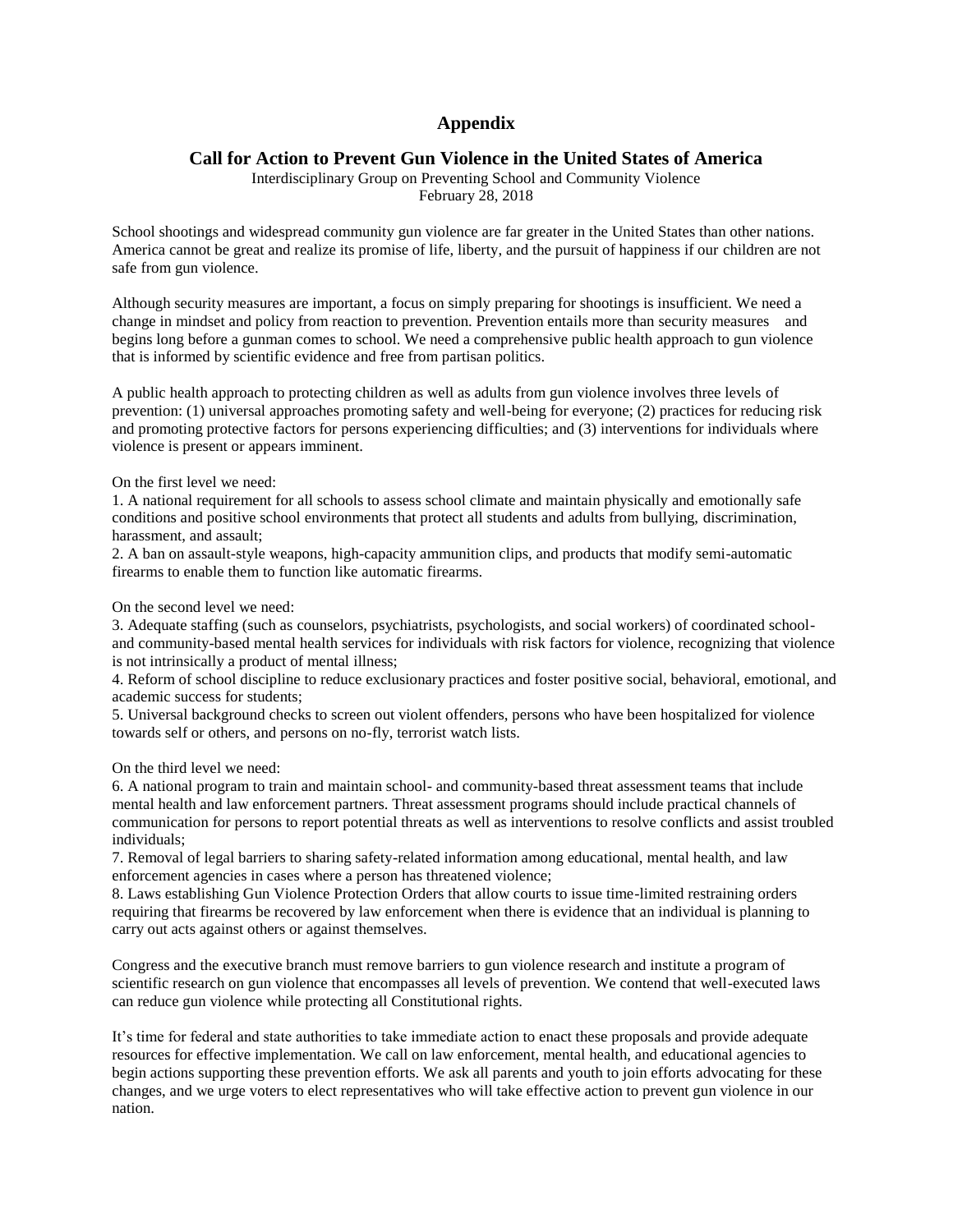#### **Interdisciplinary Group on Preventing School and Community Violence**

(in alphabetical order)

Ron Avi Astor, Ph.D., University of Southern California George G. Bear, Ph.D., University of Delaware Catherine P. Bradshaw, Ph.D., University of Virginia Dewey G. Cornell, Ph.D., University of Virginia Dorothy L. Espelage, Ph.D., University of Florida Daniel Flannery, Ph.D., Case Western Reserve University Michael J. Furlong, Ph.D., University of California, Santa Barbara Nancy Guerra, Ed.D., University of California, Irvine Robert Jagers, Ph.D., University of Michigan Shane R. Jimerson, Ph.D., University of California, Santa Barbara Matthew J. Mayer, Ph.D., Rutgers, the State University of New Jersey, New Brunswick Maury Nation, Ph.D., Vanderbilt University Amanda B. Nickerson, Ph.D., University at Buffalo, State University of New York Pedro Noguera, Ph.D., University of California, Los Angeles David Osher, Ph.D., Takoma Park, MD Russell Skiba, Ph.D., Indiana University George Sugai, Ph.D., University of Connecticut Daniel W. Webster, Sc.D., Johns Hopkins University Mark D. Weist, Ph.D., University of South Carolina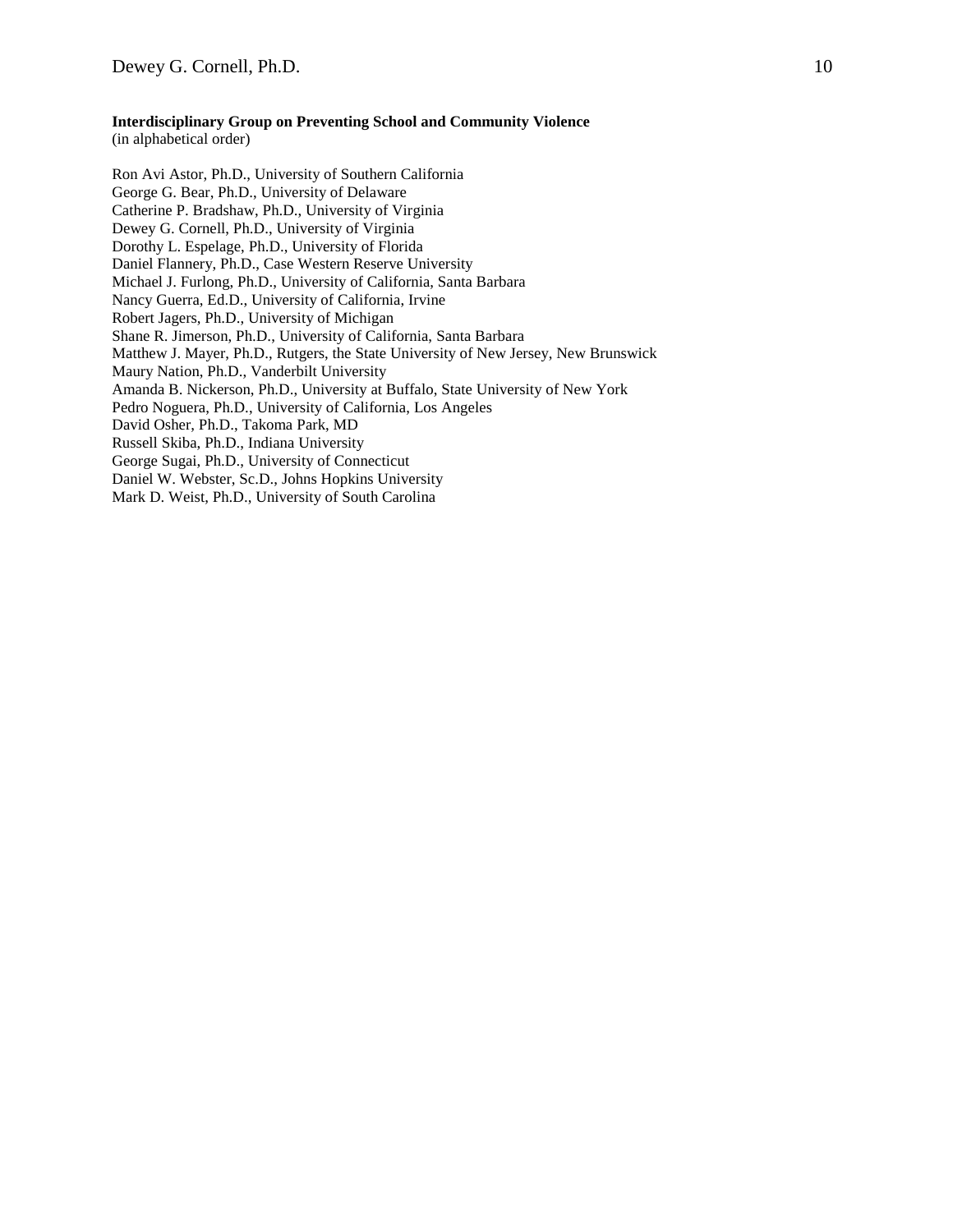### **Charts**

CDC data are the most recent available. Over past 10 years, CDC reports an average of 32,575 deaths due to firearms. Breakdown is 62% suicide, 38% homicide, 1% unintentional. For 2013- 2015, the average is 33,727.

| 2007 - 2016, United States<br>Violence-Related Firearm Deaths and Rates per 100,000<br>All Races, Both Sexes, All Ages<br>ICD-10 Codes: X72-X74.X93-X95.Y35.0. *U01.4 |                                   |               |                      |                               |  |  |  |  |  |
|-----------------------------------------------------------------------------------------------------------------------------------------------------------------------|-----------------------------------|---------------|----------------------|-------------------------------|--|--|--|--|--|
| Year                                                                                                                                                                  | <b>Number of</b><br><b>Deaths</b> | Population*** | <b>Crude</b><br>Rate | <b>Age-Adjusted</b><br>Rate** |  |  |  |  |  |
| 2007                                                                                                                                                                  | 30,335                            | 301,231,207   | 10.07                | 9.95                          |  |  |  |  |  |
| 2008                                                                                                                                                                  | 30,728                            | 304,093,966   | 10.10                | 9.95                          |  |  |  |  |  |
| 2009                                                                                                                                                                  | 30,561                            | 306,771,529   | 9.96                 | 9.80                          |  |  |  |  |  |
| 2010                                                                                                                                                                  | 30,814                            | 308,747,508   | 9.98                 | 9.79                          |  |  |  |  |  |
| 2011                                                                                                                                                                  | 31,512                            | 311,663,358   | 10.11                | 9.90                          |  |  |  |  |  |
| 2012                                                                                                                                                                  | 32,759                            | 313,998,379   | 10 43                | 10.20                         |  |  |  |  |  |
| 2013                                                                                                                                                                  | 32,849                            | 316,204,908   | 10.39                | 10.13                         |  |  |  |  |  |
| 2014                                                                                                                                                                  | 32,858                            | 318,563,456   | 10.31                | 10 04                         |  |  |  |  |  |
| 2015                                                                                                                                                                  | 35,476                            | 320,896,618   | 11.06                | 10.79                         |  |  |  |  |  |
| 2016                                                                                                                                                                  | 37,863                            | 323, 127, 513 | 11.72                | 11.48                         |  |  |  |  |  |
|                                                                                                                                                                       | 325,755                           | 3,125,298,442 | 10.42                |                               |  |  |  |  |  |

Source: National Center for Injury Prevention and Control, CDC <https://webappa.cdc.gov/cgi-bin/broker.exe>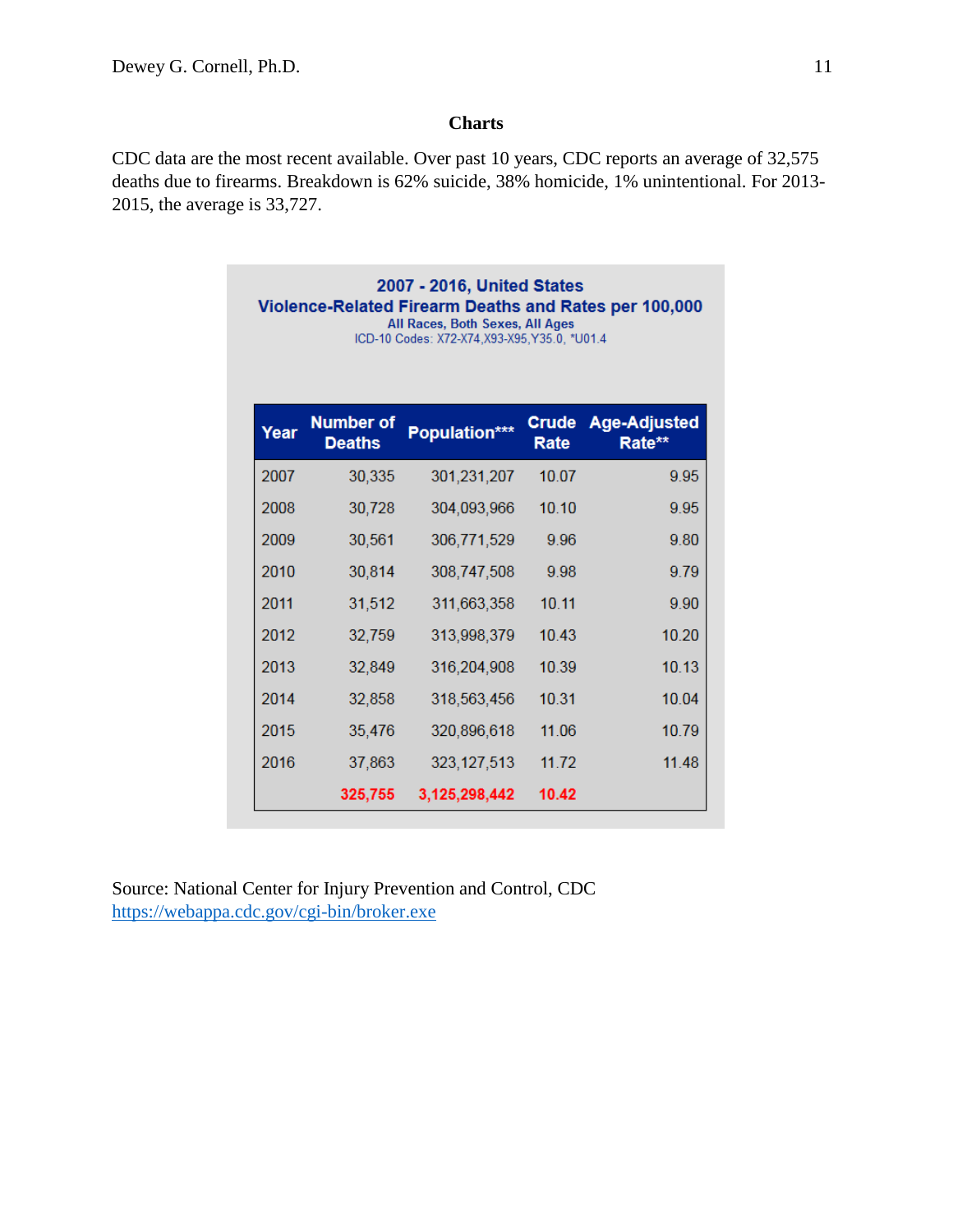Over past 10 years, a total of 603,239 non-fatal injuries due to firearms, yielding an average of 60,324. For the past three years, the average is 66,728.

The sum of 66,728 injuries and 33,727 fatalities is 100,455 per year. Over five years the total is 502,275 shootings. With approximately 301 shootings in schools, the percentage of shootings in schools is  $301 \div 502$ ,  $275 = .000599$ , which is less than one tenth of one percent. The ratio of shooting is 1,668 shootings outside of school for every 1 shooting in school.

| Violence-Related Firearm Gunshot Nonfatal Injuries and Rates per 100,000<br>2006 - 2015, United States<br>All Races, Both Sexes, All Ages<br><b>Disposition: All Cases</b> |                                     |                   |       |                                     |  |
|----------------------------------------------------------------------------------------------------------------------------------------------------------------------------|-------------------------------------|-------------------|-------|-------------------------------------|--|
| Year                                                                                                                                                                       | <b>Number of</b><br><b>injuries</b> | <b>Population</b> | Rate  | <b>Crude Age-Adjusted</b><br>Rate** |  |
| 2006                                                                                                                                                                       | 56,739                              | 298,379,912       | 19.02 | 18.74                               |  |
| 2007                                                                                                                                                                       | 54,165                              | 301,231,207       | 17.98 | 17.91                               |  |
| 2008                                                                                                                                                                       | 61,406                              | 304,093,966       | 20.19 | 20.11                               |  |
| 2009                                                                                                                                                                       | 48,158                              | 306,771,529       | 15.70 | 15.68                               |  |
| 2010                                                                                                                                                                       | 59,344                              | 308,745,538       | 19.22 | 19.35                               |  |
| 2011                                                                                                                                                                       | 59,208                              | 311,718,857       | 18.99 | 18.97                               |  |
| 2012                                                                                                                                                                       | 64,034                              | 314, 102, 623     | 20.39 | 20.40                               |  |
| 2013                                                                                                                                                                       | 67,394*                             | 316,427,395       | 21.30 | 21.40                               |  |
| 2014                                                                                                                                                                       | $65,106^*$                          | 318,907,401       | 20.42 | 20.57                               |  |
| 2015                                                                                                                                                                       | 67,685                              | 321,418,820       | 21.06 | 21.25                               |  |

Source: National Center for Injury Prevention and Control, CDC https://webappa.cdc.gov/sasweb/ncipc/nfirates.html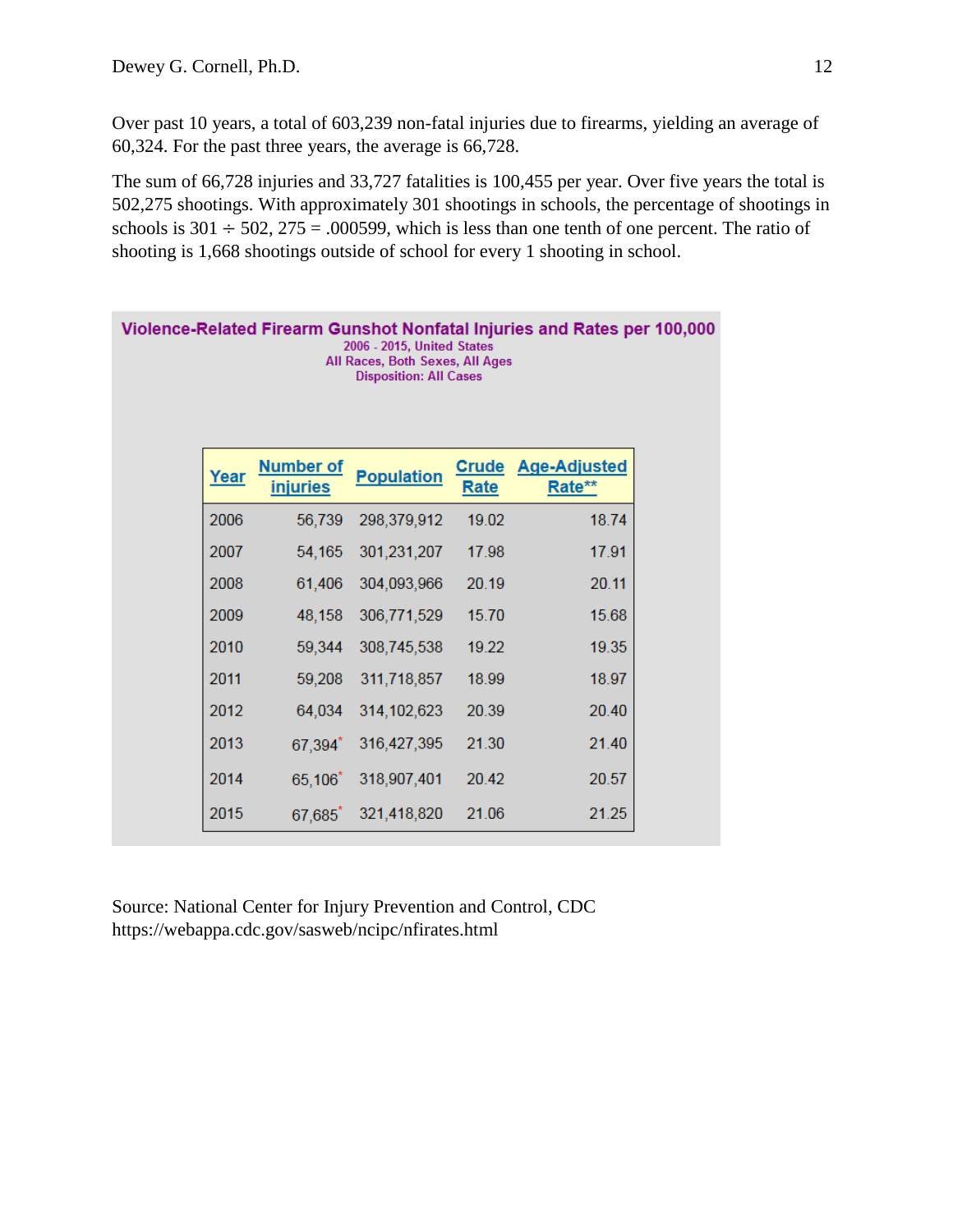

Approximately 25 students are victims of homicide each year in the U.S.

forcement officials have been completed. The details learned during the interviews can occasionally change the classification of a case. For more information on this survey, please see appendix A.

<sup>2</sup>A school-associated violent death is defined as "a homicide, suicide, or legal intervention death (involving a law enforcement officer), in which the fatal injury occurred on the campus of a functioning elementary or secondary school in the United States," while the victim was on the way to or from regular sessions at school, or while the victim was attending or traveling to or from an official school-sponsored event. Victims include students, staff members, and others who are not students or staff members, from July 1, 1992, through June 30, 2014. NOTE: "At school" includes on school property, on the way to or from regular sessions at school, and while attending or traveling to or from a school-sponsored event. In this indicator, the term "at school" is comparable i SOURCE: Centers for Disease Control and Prevention (CDC), 1992-2014 School-Associated Violent Death Surveillance System (SAVD-SS) (partially funded by the U.S. Department of Education, Office of Safe and Healthy Students), unpublished tabulation (November 2016).

Zhang, A., Wang, K., Zhang, J., & Oudekerk, B. A. (2017). Indicators of School Crime and Safety: 2016. NCES 2017-064/NCJ 250650. *National Center for Education Statistics*.<https://nces.ed.gov/pubs2017/2017064.pdf>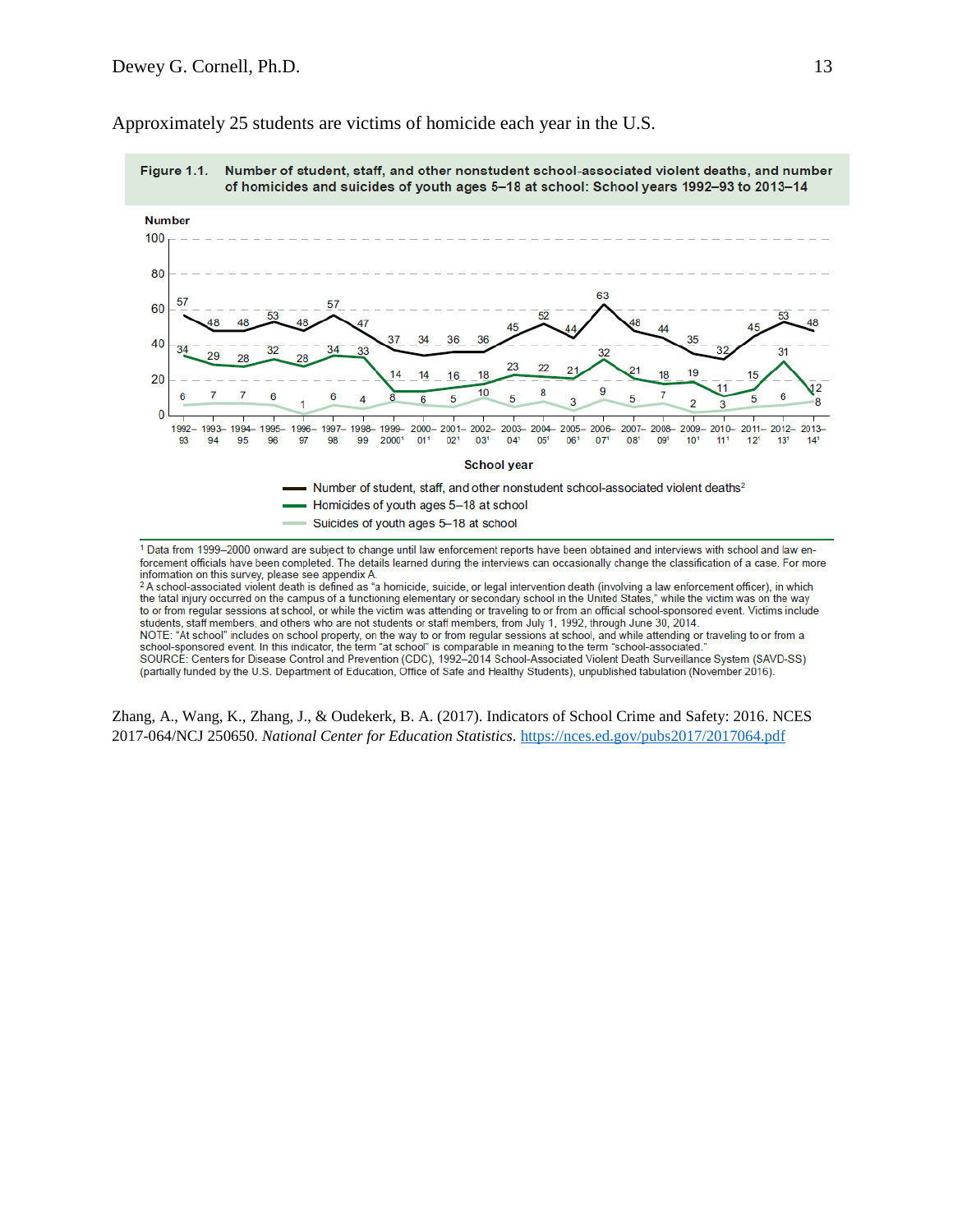Approximately 1,400 school-age children and youth are victims of homicide each year.



# **Homicides of School-Aged Youth**

Sources: Kaplan, Jacob. Uniform Crime Reporting Program Data: Supplementary Homicide Reports, 1976-2015. Ann Arbor, MI: Inter-university Consortium for Political and Social Research [distributor], 2017-06-01. https://doi.org/10.3886/E100699V1. Data on 22 homicides per year in schools based on years 1994-95 to 2013-14 in Zhang, A., Wang, K., Zhang, J., & Oudekerk, B. A. (2017). Indicators of School Crime and Safety: 2016. NCES 2017-064/NCJ 250650. National Center for Education Statistics. https://nces.ed.gov/pubs2017/2017064.pdf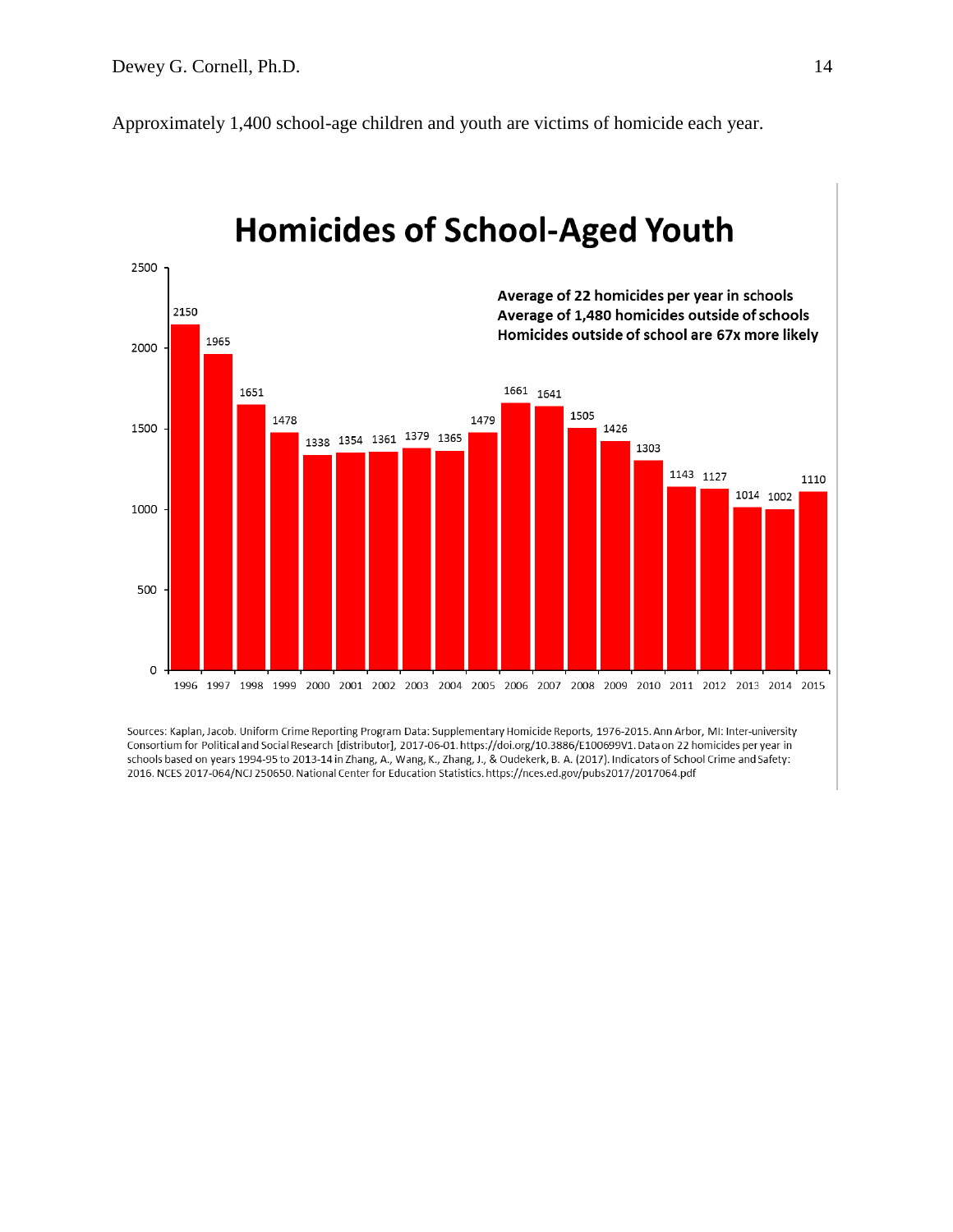Schools have far fewer homicides than other locations.



## 2005-2010 Homicides in 37 States

Data obtained from the FBI National Incident-Based Reporting System (NIBRS). Nekvasil, Cornell, & Huang (2015). Prevalence and offense characteristics of multiple casualty homicides: Are schools at higher risk than other locations? *Psychology of Violence, 5,* 236-245.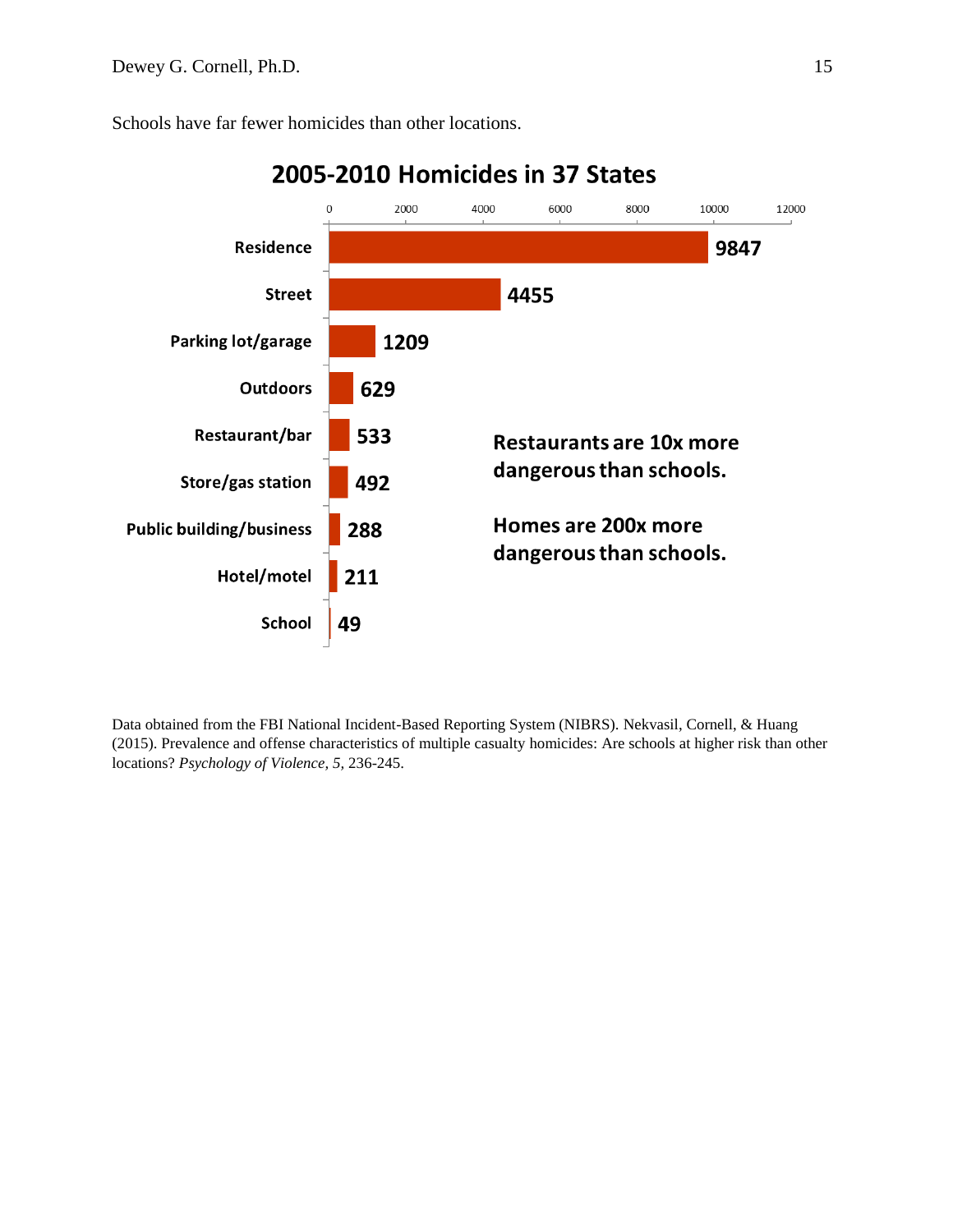



Cornell, D., Maeng, J., Burnette, A.G., Datta, P., Huang, F., & Jia, Y. (2016). T*hreat Assessment in Virginia Schools: Technical Report of the Threat Assessment Survey for 2014-2015*. Charlottesville, VA: Curry School of Education, University of Virginia. See also Cornell, D., Maeng, J., Burnette, A.G., Jia, Y., Huang, F., Konold, T., Datta, P., Malone, M., Meyer, P. (2017). Student threat assessment as a standard school safety practice: Results from a statewide implementation study. *School Psychology Quarterly*. http://dx.doi.org/10.1037/spq0000220